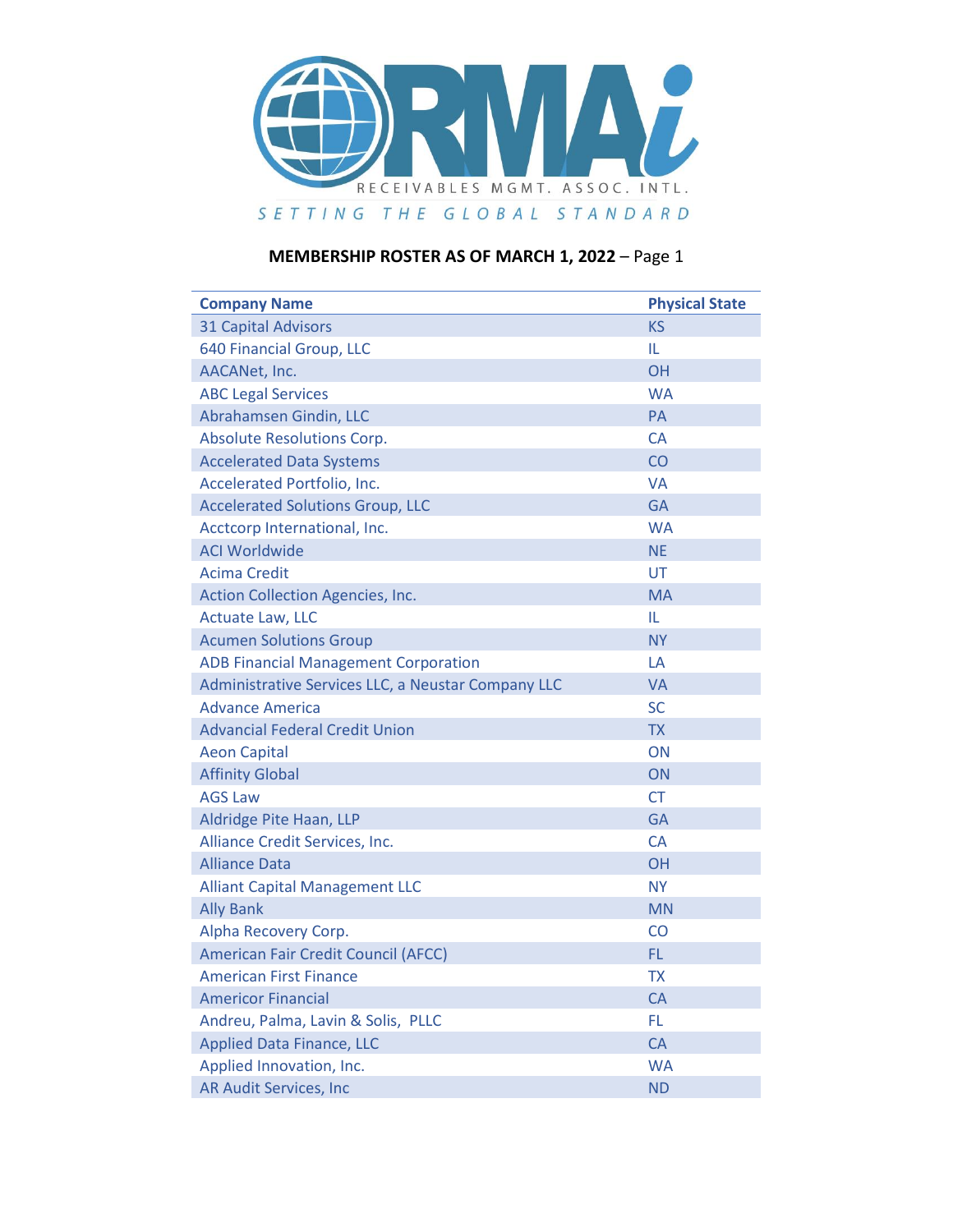

| Arbeit                                       | <b>NY</b> |
|----------------------------------------------|-----------|
| <b>Arko Consulting LLC</b>                   | IL.       |
| <b>ARM Compliance Business Solutions LLC</b> | AL        |
| ARS National Services, Inc.                  | <b>CA</b> |
| <b>Asset Recovery Bureau LLC</b>             | <b>NY</b> |
| <b>Asset Recovery Solutions LLC</b>          | IL        |
| <b>Assured Financial Partners</b>            | CA        |
| Assured-Financial, LLC                       | OK        |
| <b>ATKB Portfolio Management</b>             | <b>NY</b> |
| <b>Atlantic Holdings Corporation</b>         | <b>GA</b> |
| <b>Atlas Acquisitions</b>                    | <b>NJ</b> |
| Attunely Inc.                                | <b>WA</b> |
| <b>Aubrey Thrasher, LLC</b>                  | GA        |
| <b>Audubon Solutions, LLC</b>                | <b>NY</b> |
| <b>Automated Collection Services Inc.</b>    | <b>TN</b> |
| Autovest, LLC                                | MI        |
| Avant, LLC                                   | IL.       |
| Axcess Financial Services, Inc.              | <b>OH</b> |
| B-Lo, LLC                                    | <b>NY</b> |
| <b>Balbec Capital</b>                        | AZ        |
| <b>Ballard Spahr LLP</b>                     | <b>GA</b> |
| <b>Bank Leumi USA</b>                        | <b>NY</b> |
| <b>Bank of America</b>                       | <b>DE</b> |
| <b>Bank of North Dakota</b>                  | <b>ND</b> |
| <b>Bankrupt Debt Services</b>                | <b>AZ</b> |
| <b>Barclays Bank</b>                         | <b>DE</b> |
| Barron & Newburger, P.C.                     | <b>TX</b> |
| Basham & Scott, LLC                          | <b>ME</b> |
| <b>Bayview Solutions, LLC</b>                | FL        |
| <b>BBVA USA</b>                              | <b>AL</b> |
| <b>BDS Sales and Marketing, Inc.</b>         | <b>NY</b> |
| <b>Beacon Recovery Group LLC</b>             | <b>NY</b> |
| <b>Beam Software</b>                         | FL        |
| Becket & Lee, LLP                            | PA        |
| <b>BECU Boeing Employees Credit Union</b>    | <b>WA</b> |
| Bedard Law Group, P.C.                       | <b>GA</b> |
| <b>BFS Capital</b>                           | FL        |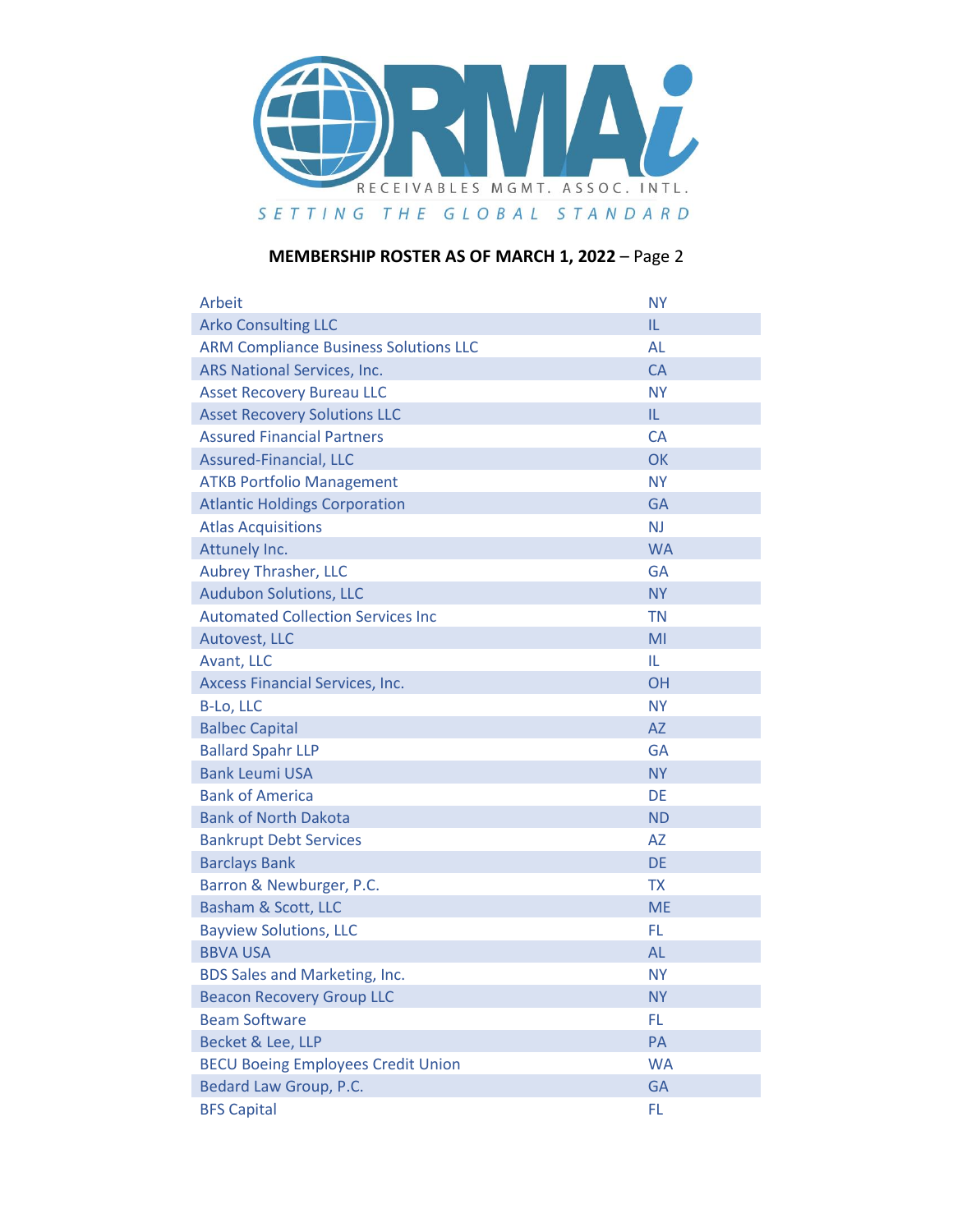

| BillFloat, Inc.                                    | <b>CA</b>      |
|----------------------------------------------------|----------------|
| <b>Black Creek Asset Management Group, LLC</b>     | <b>CA</b>      |
| <b>Blitt and Gaines, P.C.</b>                      | IL.            |
| Bloom & Associates, P.A.                           | <b>MD</b>      |
| <b>Bluchip Financial Group, LLC</b>                | FL.            |
| BQ & Associates P.C. L.L.O.                        | <b>NE</b>      |
| <b>Branding Arc</b>                                | FL.            |
| <b>Bridgecrest</b>                                 | <b>AZ</b>      |
| Brownstein Hyatt Farber Schreck, LLP               | CO             |
| <b>Burr &amp; Forman LLP</b>                       | AL             |
| Business and Professional Collection Service, Inc. | <b>NV</b>      |
| <b>Business Processes Redefined, LLC</b>           | N <sub>J</sub> |
| Butler & Associates, P.A.                          | <b>KS</b>      |
| <b>Buyers Holdings, LLC</b>                        | <b>NY</b>      |
| C & E Acquisition Group, LLC                       | <b>MD</b>      |
| <b>C&amp;R Software</b>                            | <b>VA</b>      |
| <b>Caesar Financial LLC</b>                        | AZ             |
| Caine & Weiner                                     | <b>CA</b>      |
| <b>Call Center Services International</b>          | <b>CA</b>      |
| <b>Camoli Investments LLC</b>                      | LA             |
| <b>Canadian Tire Bank</b>                          | ON             |
| Canon Solutions America Inc.                       | <b>GA</b>      |
| Capio                                              | <b>GA</b>      |
| <b>Capital Compliance Group</b>                    | <b>TN</b>      |
| <b>Capital Link Management, LLC</b>                | <b>NY</b>      |
| <b>Capital One</b>                                 | <b>VA</b>      |
| <b>Capital Solutions Bancorp, LC</b>               | FL.            |
| <b>Carlson &amp; Messer LLP</b>                    | <b>CA</b>      |
| <b>Cascade Capital, LLC</b>                        | <b>CA</b>      |
| <b>Cash Factory USA</b>                            | <b>NV</b>      |
| <b>Castello &amp; Quiroz LLC</b>                   | <b>CA</b>      |
| <b>CastleWise Insurance Group</b>                  | FL.            |
| <b>Cavalry Investments, LLC</b>                    | <b>CT</b>      |
| CBE Group, Inc.                                    | IA             |
| CBK, Inc.                                          | <b>KS</b>      |
| <b>CBV Collection Services Ltd.</b>                | <b>BC</b>      |
| <b>CCMR3</b>                                       | <b>NY</b>      |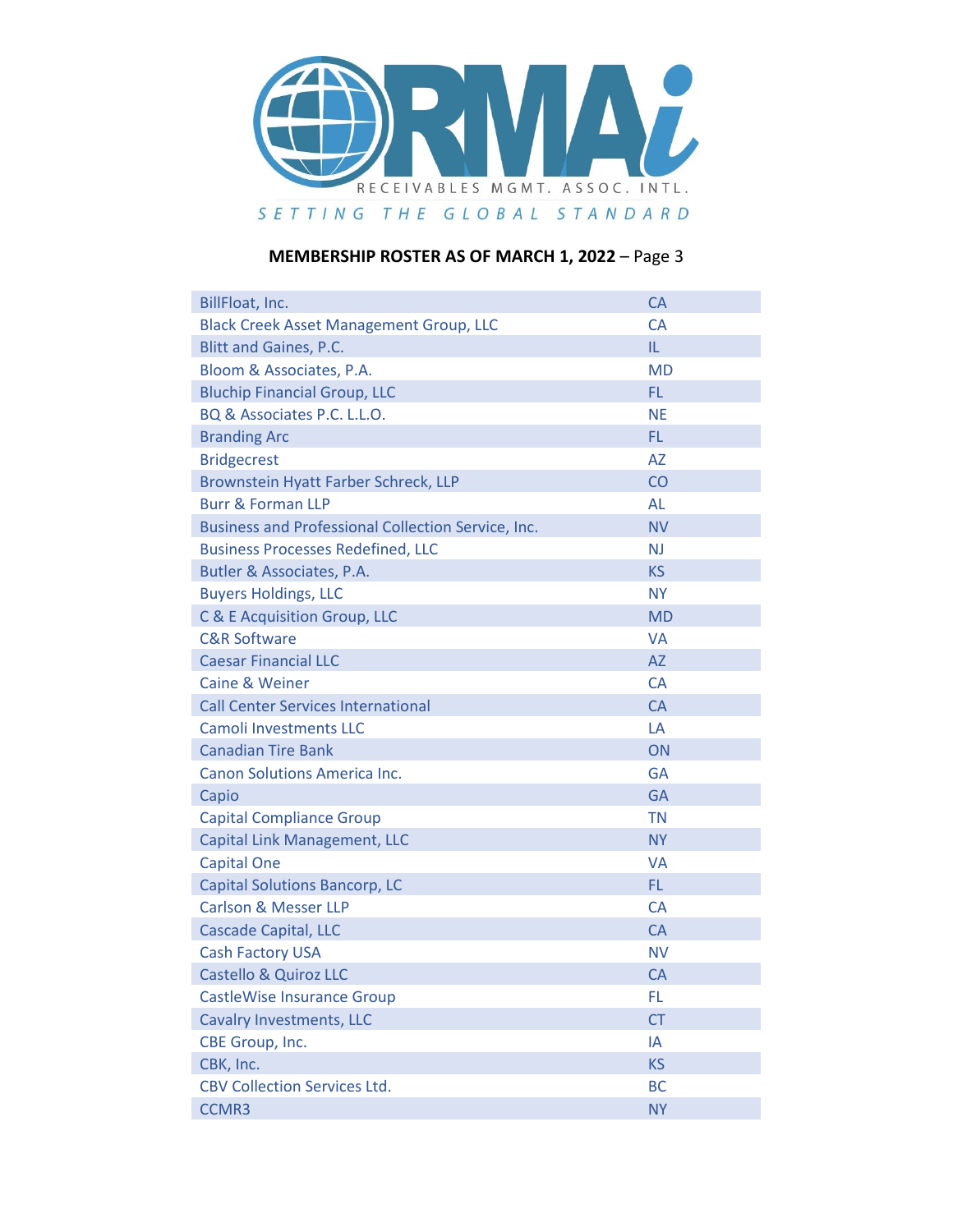

| <b>CDS Software</b>                                   | <b>CA</b> |
|-------------------------------------------------------|-----------|
| Ceannate Corp.                                        | IL.       |
| Cedar Holdings International Inc. DBA Cedar Financial | <b>CA</b> |
| Central Portfolio Control, Inc                        | <b>MN</b> |
| <b>Checkmark Collections</b>                          | <b>FL</b> |
| <b>CIBC Bank USA</b>                                  | IL        |
| <b>Citi Corp</b>                                      | <b>DE</b> |
| <b>CKS Financial</b>                                  | <b>VA</b> |
| <b>Client Services Incorporated</b>                   | <b>MO</b> |
| <b>CMS Services</b>                                   | IL        |
| Coast Professional, Inc.                              | <b>NY</b> |
| <b>Coastal Law Firm, APLC</b>                         | <b>CA</b> |
| Coastal Settlement Recovery Inc.                      | <b>CA</b> |
| <b>Collins Asset Group LLC</b>                        | <b>TX</b> |
| <b>Commercial Credit Group Inc.</b>                   | <b>NC</b> |
| <b>Commercial Funding Inc.</b>                        | UT        |
| Commonwealth Financial Systems, Inc.                  | <b>PA</b> |
| Community Choice Financial, Inc.                      | <b>OH</b> |
| Compattia Roccia Management Group, LLC                | <b>NY</b> |
| Complete Credit Solutions, Inc.                       | <b>TX</b> |
| <b>CompuMail Information Systems</b>                  | <b>CA</b> |
| Comtech Systems, Inc.                                 | <b>WA</b> |
| <b>Comtronic Systems, LLC</b>                         | <b>WA</b> |
| Concepts2Code                                         | <b>NY</b> |
| Conficio Capital Inc.                                 | IL        |
| <b>Conn's Home Plus</b>                               | <b>TX</b> |
| Connect1, LLC                                         | <b>CA</b> |
| Consuegra & Duffy, PLLC                               | FL.       |
| <b>Consumer Adjustment Company, Inc. (CACI)</b>       | <b>MO</b> |
| Consumer Portfolio Services, Inc.                     | <b>CA</b> |
| <b>Convergence Acquisitions, LLC</b>                  | IA        |
| <b>Converging Capital, LLC</b>                        | <b>AR</b> |
| Convoke, Inc.                                         | VA        |
| Cornerstone Support, Inc.                             | <b>GA</b> |
| <b>Corporate Advisory Solutions, LLC</b>              | PA        |
| Cosgrave Vergeer Kester, LLP                          | <b>OR</b> |
| <b>Couch Lambert</b>                                  | LA        |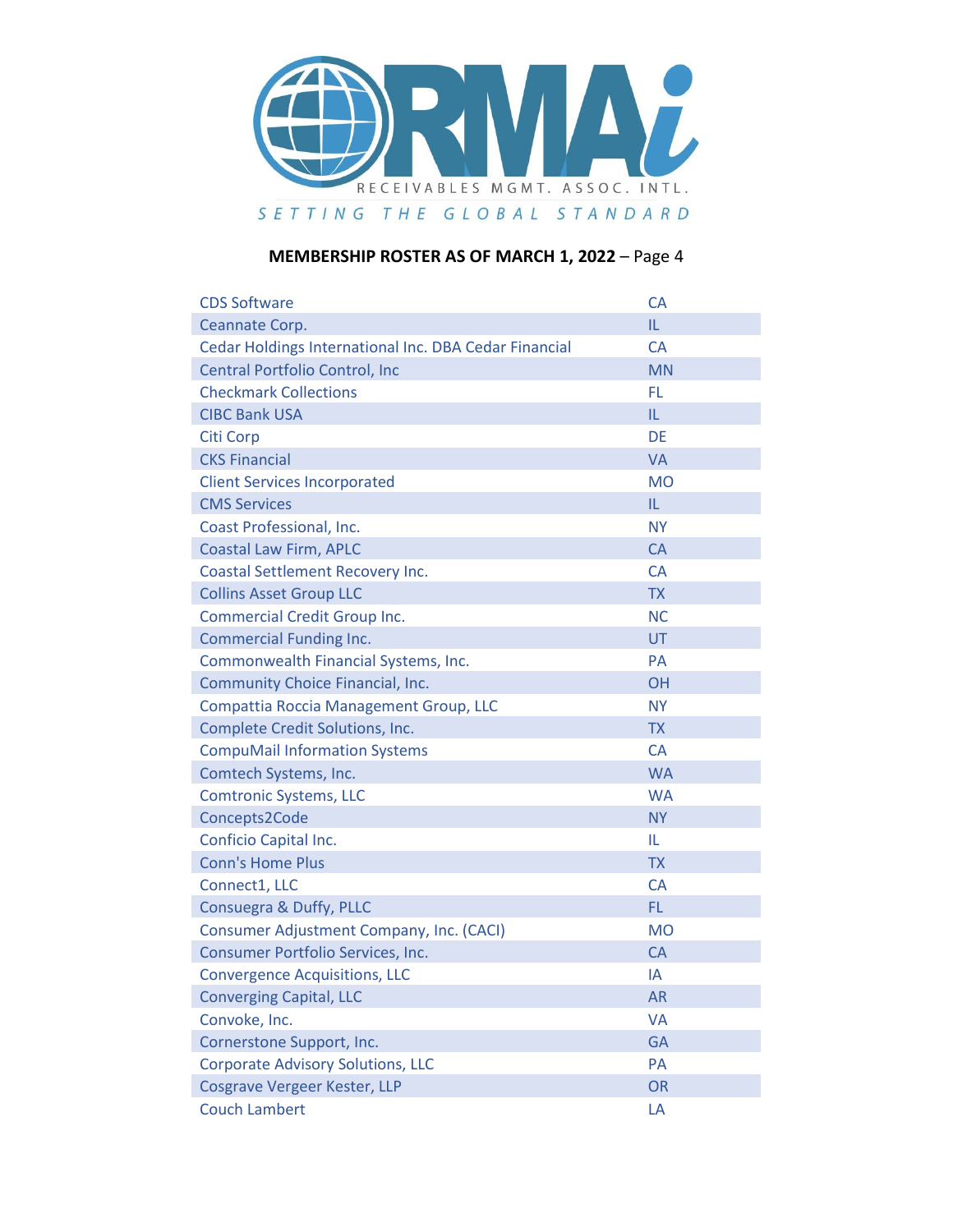

| <b>Credit Brokers LLC</b>              | LA            |
|----------------------------------------|---------------|
| <b>Credit Control, LLC</b>             | <b>MO</b>     |
| <b>Credit Corp Solutions Inc.</b>      | <b>UT</b>     |
| <b>Credit Deployment Service (CFW)</b> | IL.           |
| <b>Credit Management Corporation</b>   | <b>CT</b>     |
| Credit One Bank, N.A.                  | <b>NV</b>     |
| <b>Credit Recovery Systems, LLC</b>    | <b>NY</b>     |
| Credit RP, LLC                         | <b>TX</b>     |
| <b>Credit Shop/Mercury Mastercard</b>  | <b>DE</b>     |
| <b>Credova Financial</b>               | <b>NV</b>     |
| Crown Asset Management, LLC            | <b>GA</b>     |
| <b>CSS Impact</b>                      | CA            |
| D & A Services, LLC                    | IL.           |
| D. Scott Carruthers, APLC              | CA            |
| <b>D2 Management LLC</b>               | <b>SC</b>     |
| DAKCS Software Systems, Inc.           | UT            |
| Dalty Acquisitions, Inc.               | <b>CA</b>     |
| <b>Debexpert</b>                       | <b>DE</b>     |
| <b>Debt Management Partners LLC</b>    | <b>NY</b>     |
| <b>Debt Recovery Solutions, LLC</b>    | <b>NY</b>     |
| <b>Debt Sales Partners</b>             | <b>OH</b>     |
| DebtNext Software, LLC                 | <b>OH</b>     |
| DebtOne, LLC                           | LA            |
| <b>Dell Financial Services</b>         | <b>TX</b>     |
| <b>Delta Management Group</b>          | <b>MN</b>     |
| Denali Capital, LLC                    | AL            |
| <b>DialConnection, LLC</b>             | <b>NJ</b>     |
| <b>Digital Recognition Network</b>     | <b>TX</b>     |
| <b>Dinsmore &amp; Shohl LLP</b>        | OH            |
| <b>Diverse Funding Associates LLC</b>  | <b>NY</b>     |
| Diversified Recovery Bureau, LLC       | <b>NY</b>     |
| Dobberstein Law Firm, LLC              | WI            |
| Dunya Varlik Yonetim A.S.              | <b>Turkey</b> |
| Dyck-O'Neal, Inc.                      | <b>TX</b>     |
| <b>Dynamic Recovery Solutions</b>      | <b>SC</b>     |
| <b>East Coast Asset Management</b>     | GA            |
| <b>Eastpoint Recovery Group, Inc.</b>  | <b>NY</b>     |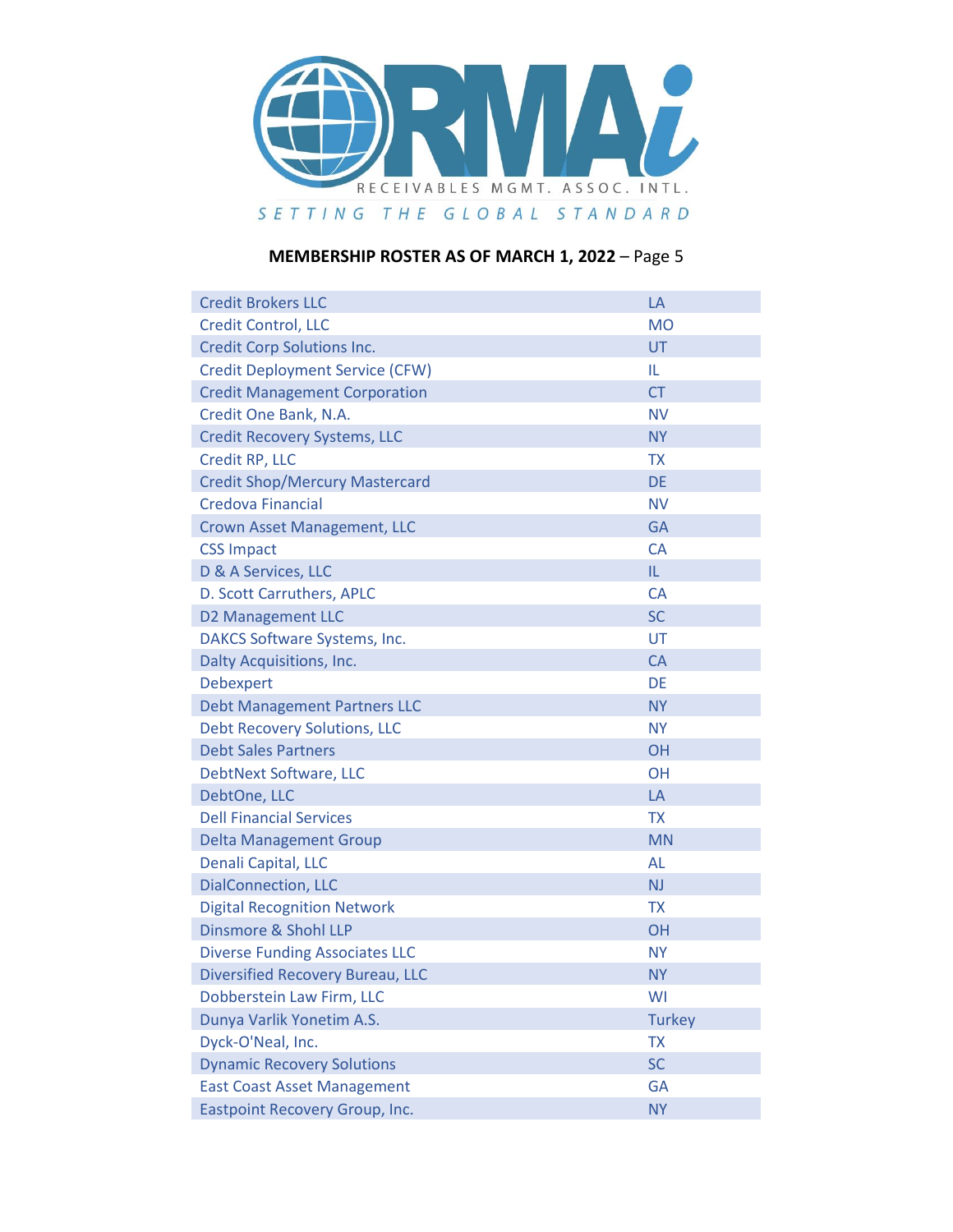

| <b>ECAST Settlement Corp.</b>                  | <b>NY</b>   |
|------------------------------------------------|-------------|
| <b>ECG Debt Collection Corp.</b>               | <b>NY</b>   |
| eCollections Software                          | <b>TX</b>   |
| <b>Elevate Credit Services</b>                 | <b>TX</b>   |
| <b>Emergent Business Group Inc.</b>            | <b>PA</b>   |
| <b>Empire Credit and Collection</b>            | <b>NY</b>   |
| Enformion                                      | <b>CA</b>   |
| <b>Enhanced Resource Centers</b>               | <b>FL</b>   |
| Epicenter Technologies Pvt. Ltd.               | Maharashtra |
| Equabli, Inc                                   | <b>TX</b>   |
| Equifax, Inc.                                  | <b>MO</b>   |
| EverChain, LLC                                 | <b>NV</b>   |
| Exdebt, Inc.                                   | CO          |
| Experian                                       | <b>CA</b>   |
| ExpertSource Global Services Private Ltd.      | India       |
| <b>EZ Messenger</b>                            | OK          |
| Fair Resolutions, Inc.                         | <b>WA</b>   |
| Faloni Law Group, LLC                          | <b>NJ</b>   |
| FBCS, Inc                                      | <b>PA</b>   |
| <b>FDCPA Certifications LLC</b>                | MI          |
| <b>Federal Pacific Credit Company, LLC</b>     | <b>UT</b>   |
| Fein, Such, Kahn & Shepard, P.C.               | <b>NJ</b>   |
| <b>Finance Holding Company, LLC</b>            | <b>CA</b>   |
| <b>Financial Debt Recovery Limited</b>         | <b>ON</b>   |
| Financial Recovery Services, Inc.              | <b>MN</b>   |
| Finvi                                          | IN          |
| First American Acceptance Co., LLC             | <b>NJ</b>   |
| <b>First Credit Services, Inc</b>              | <b>NJ</b>   |
| First Financial Network, Inc.                  | OK          |
| <b>First Financial Portfolio Services, LLC</b> | <b>GA</b>   |
| <b>First National Bank of Omaha</b>            | <b>NE</b>   |
| <b>First National Collection Bureau</b>        | <b>NV</b>   |
| First Solutions Debt Management, LLC.          | <b>WA</b>   |
| <b>FIS - Predictive Metrics</b>                | <b>NJ</b>   |
| <b>Flagship Credit Acceptance, LLC</b>         | <b>AZ</b>   |
| <b>FLOCK Specialty Finance</b>                 | <b>GA</b>   |
| FMS, Inc.                                      | OK          |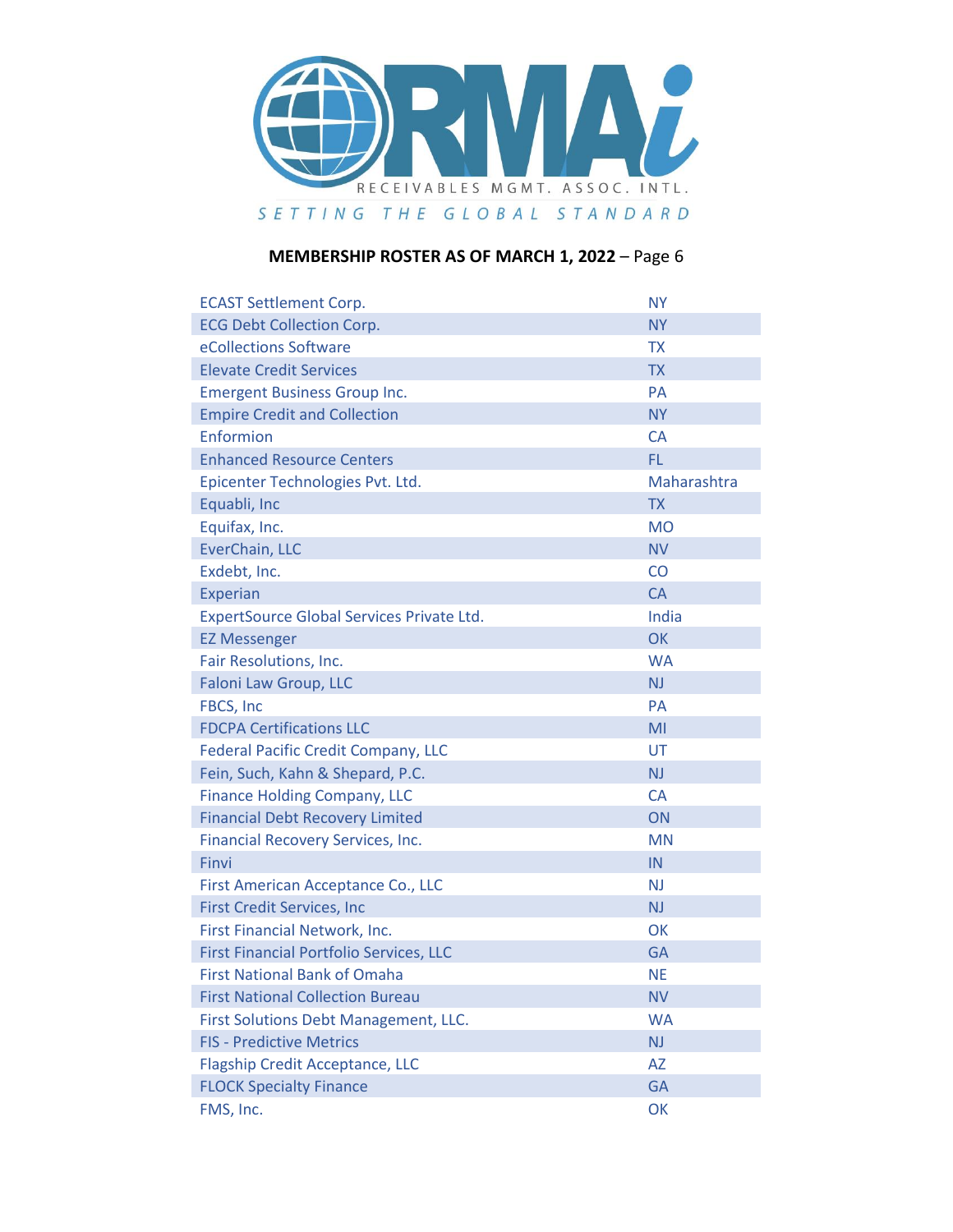

| FocusOne, a division of Hatteras, Inc.                       | MI             |
|--------------------------------------------------------------|----------------|
| Fort Crook Financial Co.                                     | <b>NE</b>      |
| <b>Foundation Finance Company</b>                            | WI             |
| <b>Frontline Asset Strategies, LLC</b>                       | <b>MN</b>      |
| <b>Full Circle Financial Services, LLC</b>                   | FL.            |
| G. Reynolds Sims & Associates, P.C.                          | MI             |
| <b>Galaxy Capital Acquisitions, LLC</b>                      | <b>NV</b>      |
| <b>Garnet Capital Advisors, LLC</b>                          | <b>NY</b>      |
| Gaskell & Giovannini, LLC                                    | R <sub>l</sub> |
| <b>Gault Financial LLC</b>                                   | <b>TN</b>      |
| <b>General Bar Legal Network</b>                             | OH             |
| <b>General Collection Co.</b>                                | <b>NE</b>      |
| <b>Genesis Financial Solutions</b>                           | <b>OH</b>      |
| <b>Genesis Recovery Services</b>                             | CA             |
| Genesys                                                      | IN             |
| <b>Glass Mountain Capital, LLC</b>                           | IL.            |
| <b>Goal Structured Solutions</b>                             | CA             |
| Gordon, Aylworth & Tami, P.C.                                | <b>OR</b>      |
| <b>Gotham Collection Services Corp. DBA National Advance</b> |                |
| Group                                                        | <b>NY</b>      |
| <b>GreenState Credit Union</b>                               | IA             |
| <b>Guglielmo &amp; Associates, PLLC</b>                      | <b>AZ</b>      |
| <b>Halsted Financial Services, LLC</b>                       | IL             |
| Hampton Pryor Group, Inc.                                    | <b>TX</b>      |
| Harrington, Anderson & DeBlasio                              | <b>OR</b>      |
| HarrisLoftus, PLLC                                           | VA             |
| Harvest Strategy Group, Inc.                                 | <b>CO</b>      |
| <b>HealPay</b>                                               | MI             |
| <b>Healthcare Finance Direct, LLC</b>                        | <b>CA</b>      |
| Heritage Global Capital, LLC                                 | <b>NY</b>      |
| High Mountain Funding Inc.                                   | <b>NJ</b>      |
| <b>Hilco Receivables, LLC</b>                                | IL             |
| <b>Hinshaw &amp; Culbertson</b>                              | IL             |
| <b>Hoesch &amp; Vander Ploeg PLC</b>                         | MI             |
| <b>Homer Investments LLC</b>                                 | <b>TX</b>      |
| <b>HS Financial Group, LLC</b>                               | OH             |
| Hudson Cook, LLP                                             | <b>MD</b>      |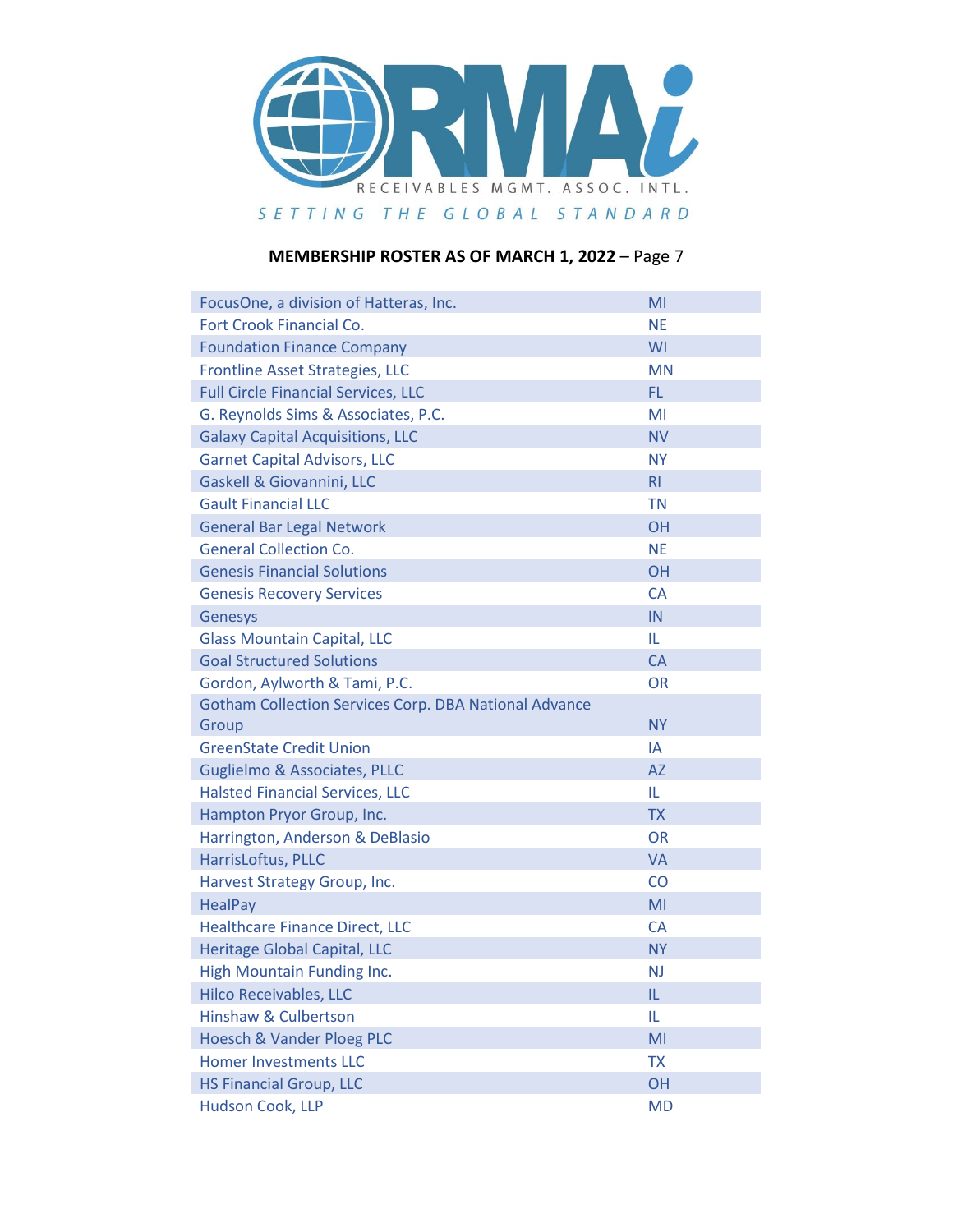

| <b>Hunt &amp; Henriques</b>                              | <b>CA</b>          |
|----------------------------------------------------------|--------------------|
| <b>Huntington Debt Holding LLC</b>                       | <b>NY</b>          |
| Hyundai Capital America                                  | <b>TX</b>          |
| IDI                                                      | FL                 |
| Imagined.Cloud LLC                                       | <b>FL</b>          |
| <b>InDebted</b>                                          | <b>MO</b>          |
| Independence Capital Recovery, LLC                       | <b>NY</b>          |
| Indiana Receivables, Inc.                                | IN                 |
| <b>Innovis</b>                                           | <b>OH</b>          |
| <b>Insperity Business Services, L.P.</b>                 | <b>TX</b>          |
| <b>Integras Capital Recovery LLC</b>                     | <b>TX</b>          |
| <b>Intelligent Contacts</b>                              | <b>TX</b>          |
| <b>Interactions, LLC</b>                                 | <b>MA</b>          |
| Interim Capital Group, Inc.                              | IN                 |
| <b>International Debt Buying Consultants, LLC</b>        | <b>OH</b>          |
| Invenio Financial, a Phillips & Cohen Associates company | <b>DE</b>          |
| <b>InvestiNet, LLC</b>                                   | <b>SC</b>          |
| Investment Retrievers, Inc.                              | <b>CA</b>          |
| <b>Island Portfolio Services, LLC</b>                    | <b>Puerto Rico</b> |
| J. Duke Edwards, P.C.                                    |                    |
|                                                          | UT                 |
| January Technologies, Inc.                               | <b>NY</b>          |
| Jefferson Capital Systems, LLC                           | <b>MN</b>          |
| <b>JMB Global Services</b>                               | <b>PA</b>          |
| JS Technologies, Inc.                                    | <b>VA</b>          |
| Katapult Group, Inc.                                     | <b>NY</b>          |
| <b>Kaulkin Ginsberg Company</b>                          | <b>MD</b>          |
| Keith D. Weiner & Associates Co. L.P.A.                  | <b>OH</b>          |
| Kino Financial Co., LLC                                  | <b>AZ</b>          |
| Kirschenbaum & Phillips, P.C.                            | <b>NY</b>          |
| Klima, Peters & Daly, P.A.                               | <b>MD</b>          |
| Kodak Law, LLC                                           | PA                 |
| Kredit Financial Inc.                                    | DE                 |
| Lafayette Federal Credit Union                           | <b>MD</b>          |
| Lake Park Financial & Associates                         | IL                 |
| Landmark Strategy Group, LLC                             | <b>NY</b>          |
| Law Office of Howard B. Weber                            | <b>NY</b>          |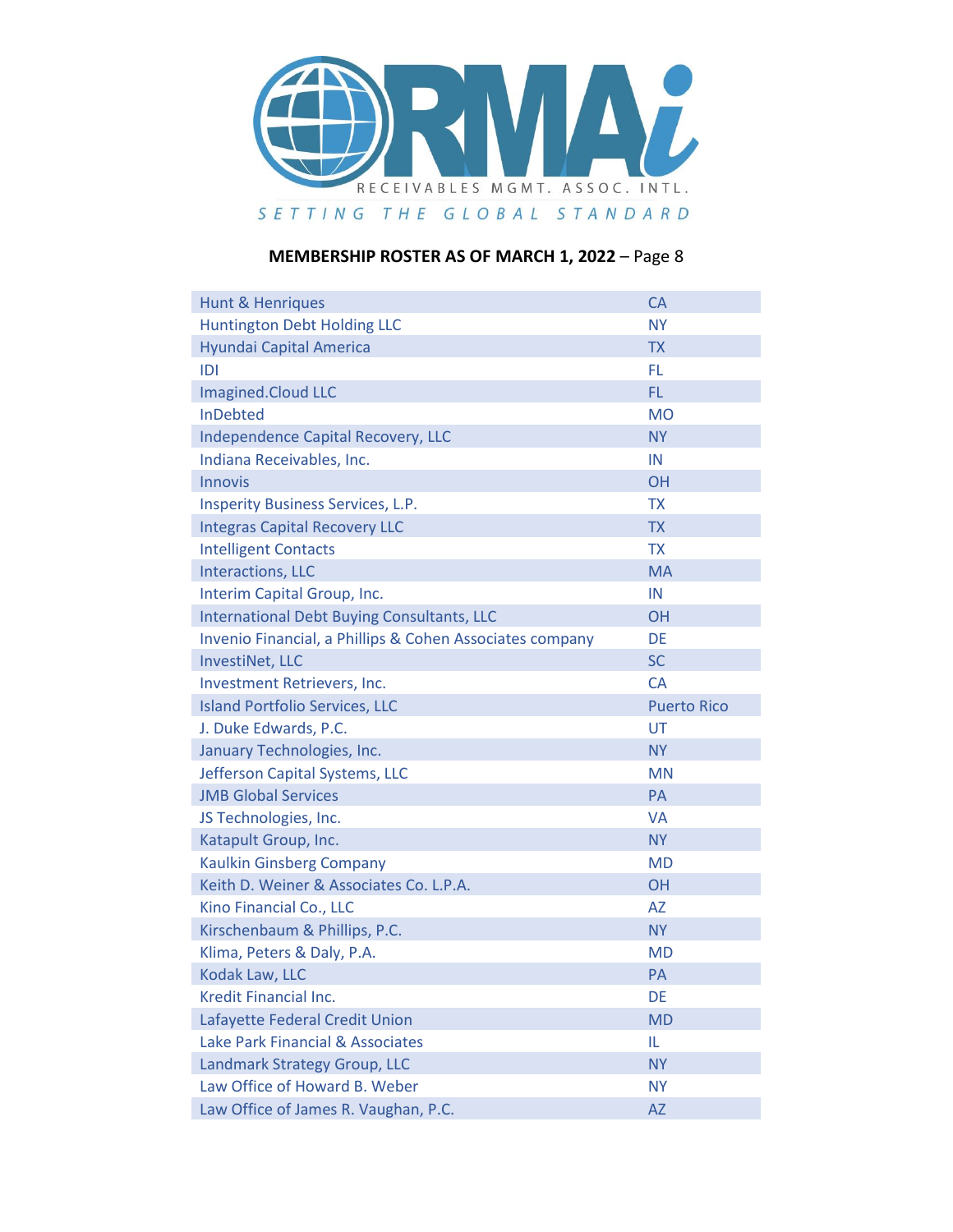

| Law Offices Howard Lee Schiff, P.C.        | <b>CT</b>            |
|--------------------------------------------|----------------------|
| LawGistic Partners, LLC                    | <b>MN</b>            |
| <b>LCS Capital, LLC</b>                    | CO                   |
| Lend Street Financial, Inc.                | CA                   |
| <b>Lending Club</b>                        | <b>CA</b>            |
| Levy & Associates, LLC                     | <b>OH</b>            |
| <b>LexisNexis Risk Solutions</b>           | <b>GA</b>            |
| Line5, LLC                                 | FL.                  |
| Linebarger Goggan Blair & Sampson, LLP     | <b>TX</b>            |
| Link Revenue Resources, LLC                | <b>CA</b>            |
| Lippman Recupero                           | <b>AZ</b>            |
| List & Associates, LLC                     | CO                   |
| LiveVox, Inc.                              | <b>CA</b>            |
| LocateSmarter, LLC                         | IA                   |
| Lockhart, Morris & Montgomery, Inc.        | <b>TX</b>            |
| Logicoll, LLC                              | IL.                  |
| London & London                            | <b>CT</b>            |
| <b>LTD Financial Services, LP</b>          | <b>TX</b>            |
| Lucky 888 Inc                              | <b>AZ</b>            |
| <b>M&amp;T Bank</b>                        | <b>NY</b>            |
| <b>Malone Frost Martin PLLC</b>            | <b>TX</b>            |
| Mancinelli Goeman Law Group, PC            | MI                   |
| <b>Markoff Law LLC</b>                     | IL.                  |
| <b>Marlette Funding, LLC</b>               | <b>DE</b>            |
| <b>Matrix Imaging Solutions LLC</b>        | <b>NY</b>            |
| <b>MauriceWutscher LLP</b>                 | <b>NJ</b>            |
| <b>Maxwell &amp; Graves Solutions, LLC</b> | <b>NJ</b>            |
| <b>McNall &amp; Associates P.C.</b>        | <b>AK</b>            |
| <b>MCS Debt Recovery</b>                   | <b>KwaZulu Natal</b> |
| Mercantile Adjustment Bureau, LLC          | <b>NY</b>            |
| Messer Strickler Burnette, Ltd.            | IL                   |
| Messerli & Kramer P.A.                     | <b>MN</b>            |
| Metacorp, LLC                              | <b>NY</b>            |
| <b>Metronome Financial LLC</b>             | <b>NE</b>            |
| <b>Metropolitan Partners Group</b>         | <b>NY</b>            |
| <b>MicroBilt Corporation</b>               | <b>GA</b>            |
| <b>Midland Credit Management</b>           | CA                   |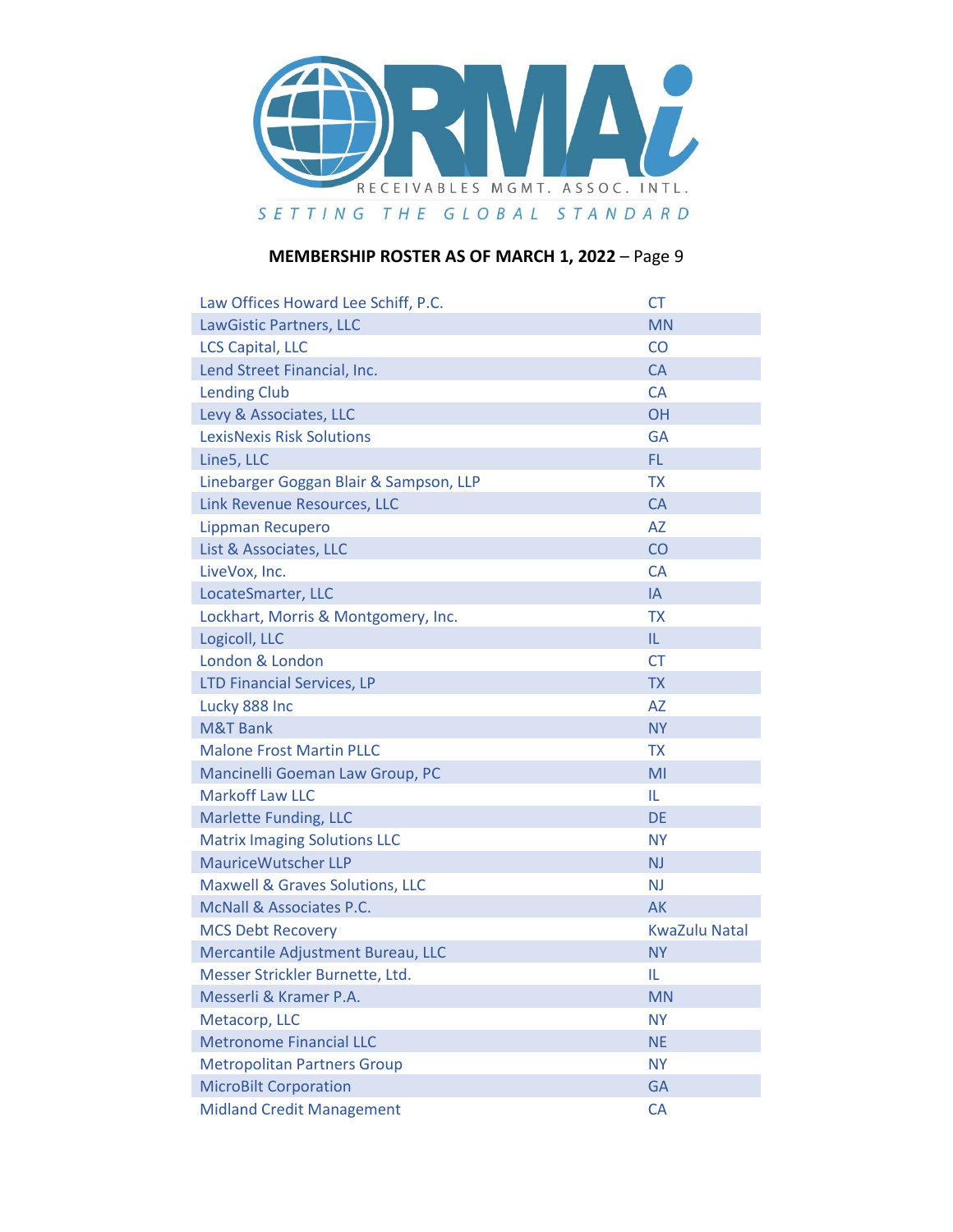

| Millennium Financial Group, LLC          | OK        |
|------------------------------------------|-----------|
| Miller and Steeno, P.C.                  | <b>MO</b> |
| Monarch Recovery Management, Inc.        | PA        |
| Moneykey                                 | ON        |
| Moss & Barnett, P.A.                     | <b>MN</b> |
| Mountain Peak Law Group, PC              | CO        |
| <b>Mountain Run Solutions, LLC</b>       | <b>UT</b> |
| <b>MRS BPO, LLC</b>                      | <b>NJ</b> |
| Mullooly, Jeffrey, Rooney & Flynn, LLP   | <b>NY</b> |
| Nathan & Nathan, P.C.                    | <b>AL</b> |
| National Check Resolution, Inc.          | <b>GA</b> |
| <b>National Credit Adjusters, LLC</b>    | <b>KS</b> |
| <b>National Debt Holdings, LLC</b>       | FL.       |
| National Enterprise Systems, Inc.        | <b>OH</b> |
| National Loan Exchange, Inc.             | IL.       |
| National Recovery Associates, Inc.       | <b>NJ</b> |
| <b>National Recovery Solutions, LLC</b>  | <b>NY</b> |
| <b>Nations Client Resolution</b>         | FL.       |
| <b>Nationwide Recovery Systems</b>       | <b>TX</b> |
| <b>Navient Inc.</b>                      | IN        |
| NCB Management Services, Inc.            | PA        |
| NDS, LLC                                 | <b>CA</b> |
| <b>Nelson &amp; Kennard</b>              | <b>CA</b> |
| <b>Nelson Cruz &amp; Associates, LLC</b> | <b>TX</b> |
| New Century Financial Services, Inc.     | <b>NJ</b> |
| <b>Nickel City Acquisitions LLC</b>      | <b>NY</b> |
| <b>Nickel City Group, LLC</b>            | <b>NY</b> |
| <b>NMRC</b>                              | FL.       |
| <b>Nobelbiz</b>                          | <b>WY</b> |
| <b>Northstar Location Services, LLC</b>  | <b>NY</b> |
| NPC, Inc.                                | PA        |
| <b>NRA Group, LLC</b>                    | PA        |
| <b>Nuvei</b>                             | <b>AZ</b> |
| O & L Law Group                          | FL.       |
| Oak Harbor Capital, LLC                  | <b>WA</b> |
| Oliphant United, LLC                     | FL        |
| Oliver Adjustment Company, Inc.          | WI        |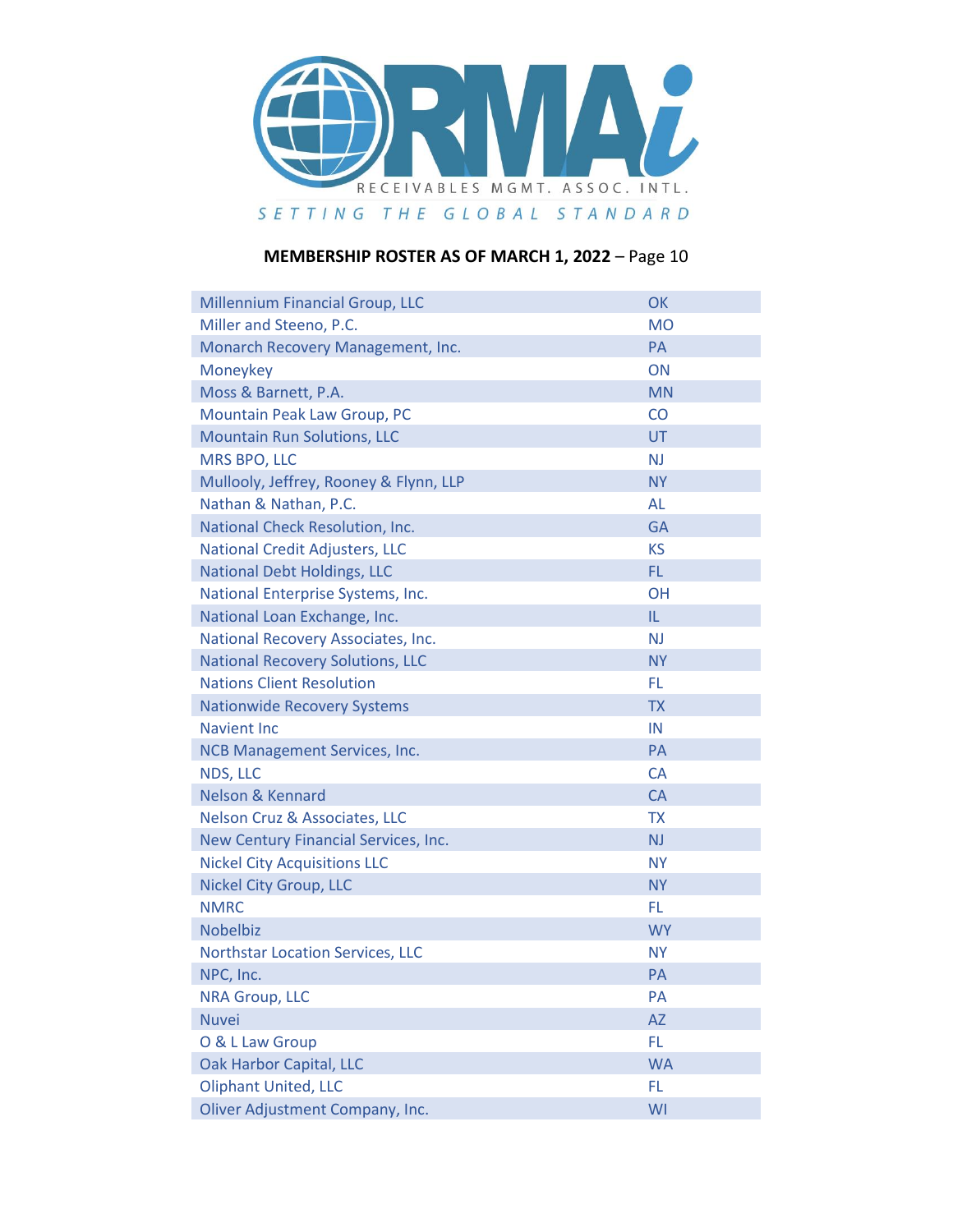

| <b>Oliver Technology Corporation</b>      |           |
|-------------------------------------------|-----------|
| <b>OneMain Holdings</b>                   | IN        |
| OneUc, LLC                                | <b>MD</b> |
| <b>Orion Capital Solutions, LLC</b>       | <b>NY</b> |
| <b>Orion Portfolio Services, LLC</b>      | <b>GA</b> |
| Orion State Licensing, Inc.               | <b>CA</b> |
| Palinode, LLC                             | <b>TN</b> |
| <b>Paradigm Assets LLC</b>                | <b>MO</b> |
| <b>Paragon Debt Solutions LLC</b>         | <b>OH</b> |
| <b>Paramount Recovery Systems</b>         | <b>TX</b> |
| <b>Payfully Corporation</b>               | <b>NY</b> |
| Payment Savvy, LLC                        | <b>TX</b> |
| PaymentVision                             | FL.       |
| PCI Group Inc.                            | <b>SC</b> |
| Peritus Portfolio Services II, LLC        | <b>TX</b> |
| Persolve Legal Group, LLP                 | <b>CA</b> |
| <b>Pharus Funding, LLC</b>                | <b>AZ</b> |
| Phin Solutions, LLC                       | <b>MN</b> |
| <b>Phoenix Financial Services, LLC</b>    | IN        |
| <b>Pilgrim Christakis LLP</b>             | IL.       |
| Plaza Services, LLC                       | <b>GA</b> |
| PMGI, LLC                                 | CA        |
| Pollack & Rosen P.A.                      | FL.       |
| POM Recoveries, Inc.                      | <b>NY</b> |
| Portfolio Group Investors, LLC            | IL.       |
| Portfolio Investment Solutions, LLC       | <b>CA</b> |
| Portfolio Recovery Associates, LLC        | VA        |
| Portnoy Schneck, LLC                      | <b>NJ</b> |
| Poser Investments, Inc.                   | <b>CA</b> |
| <b>Premier Bankcard</b>                   | <b>SD</b> |
| <b>Premier Forty Financial, LLC</b>       | <b>TX</b> |
| <b>Premium Asset Recovery Corp (PARC)</b> | FL        |
| Pressler, Felt and Warshaw, LLP           | <b>NJ</b> |
| Prestige Financial Services, Inc.         | UT        |
| <b>Pro Asset Information Solutions</b>    | IL.       |
| Pro Forma Inc                             | <b>GA</b> |
| <b>Prodigal Technologies</b>              | CA        |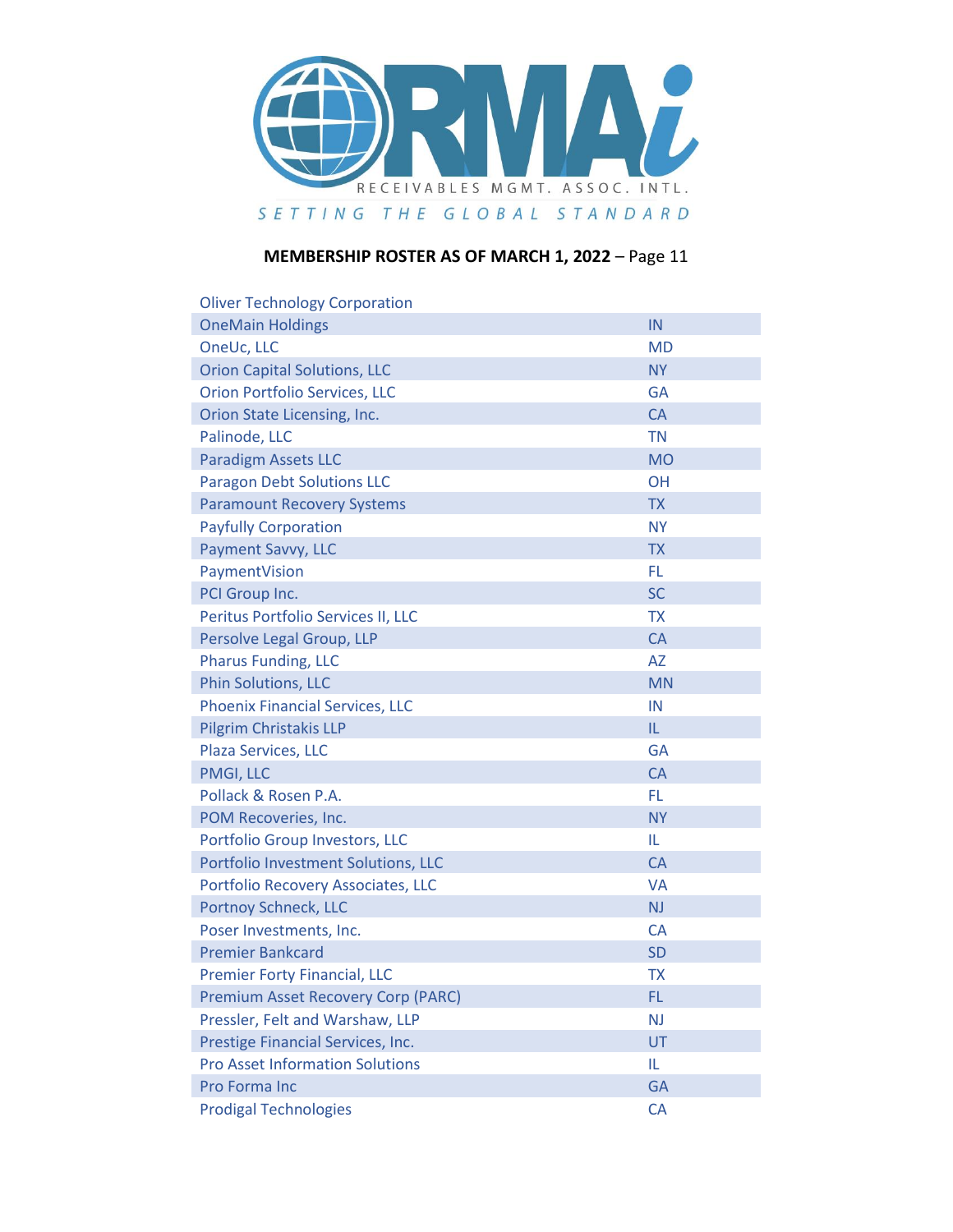

| <b>Prosper Marketplace</b>                            | PA             |
|-------------------------------------------------------|----------------|
| Provana, LLC                                          | IL             |
| <b>ProVest LLC</b>                                    | FL.            |
| <b>Purchasing Power, LLC</b>                          | <b>GA</b>      |
| Quall Cardot, LLP                                     | <b>CA</b>      |
| <b>Quantrax Corporation Inc.</b>                      | <b>MD</b>      |
| Quantum3 Group, LLC                                   | <b>WA</b>      |
| <b>Radius Global Solutions</b>                        | <b>MN</b>      |
| <b>RAS LaVrar LLC</b>                                 | FL.            |
| Rausch Sturm, LLP                                     | WI             |
| <b>RAzOR Capital, LLC</b>                             | <b>MN</b>      |
| Real Time Resolutions, Inc.                           | <b>TX</b>      |
| <b>Recovery Management Solutions LLC</b>              | <b>NY</b>      |
| Red Target, LLC dba SCJ Commercial Financial Services | DE             |
| Remitter                                              | AZ             |
| <b>Renkim Corporation</b>                             | MI             |
| <b>Repay Realtime Electronic Payments</b>             | <b>GA</b>      |
| <b>Republic Finance, LLC</b>                          | <b>TX</b>      |
| ResoCore Asset Management, Inc.                       | <b>CA</b>      |
| Resource Management Services, Inc.                    | <b>CA</b>      |
| <b>Resurgence Capital, LLC</b>                        | IL.            |
| <b>Resurgent Holdings, LLC</b>                        | <b>SC</b>      |
| <b>Retrieval Alliance, LLC</b>                        | <b>AZ</b>      |
| Revenue Assistance Corporation dba Revenue Group      | <b>OH</b>      |
| <b>RevSpring</b>                                      | <b>MN</b>      |
| <b>Risk Strategies</b>                                | PA             |
| <b>River Heights Capital, LLC</b>                     | CA             |
| RNN Group, Inc.                                       | <b>GA</b>      |
| Robinson Hoover & Fudge, PLLC                         | OK             |
| Rocky Mountain Capital Management, LLC                | <b>NY</b>      |
| <b>Rozlin Financial Group, Inc</b>                    | IL.            |
| <b>Runci Group</b>                                    | R <sub>l</sub> |
| SAM, Inc. - Solutions for Account Management          | PA             |
| <b>Santander Consumer USA</b>                         | <b>TX</b>      |
| <b>SCORE Statistical Consulting</b>                   | ON             |
| Scott & Associates, PC                                | <b>TX</b>      |
| Second Round, LP                                      | <b>TX</b>      |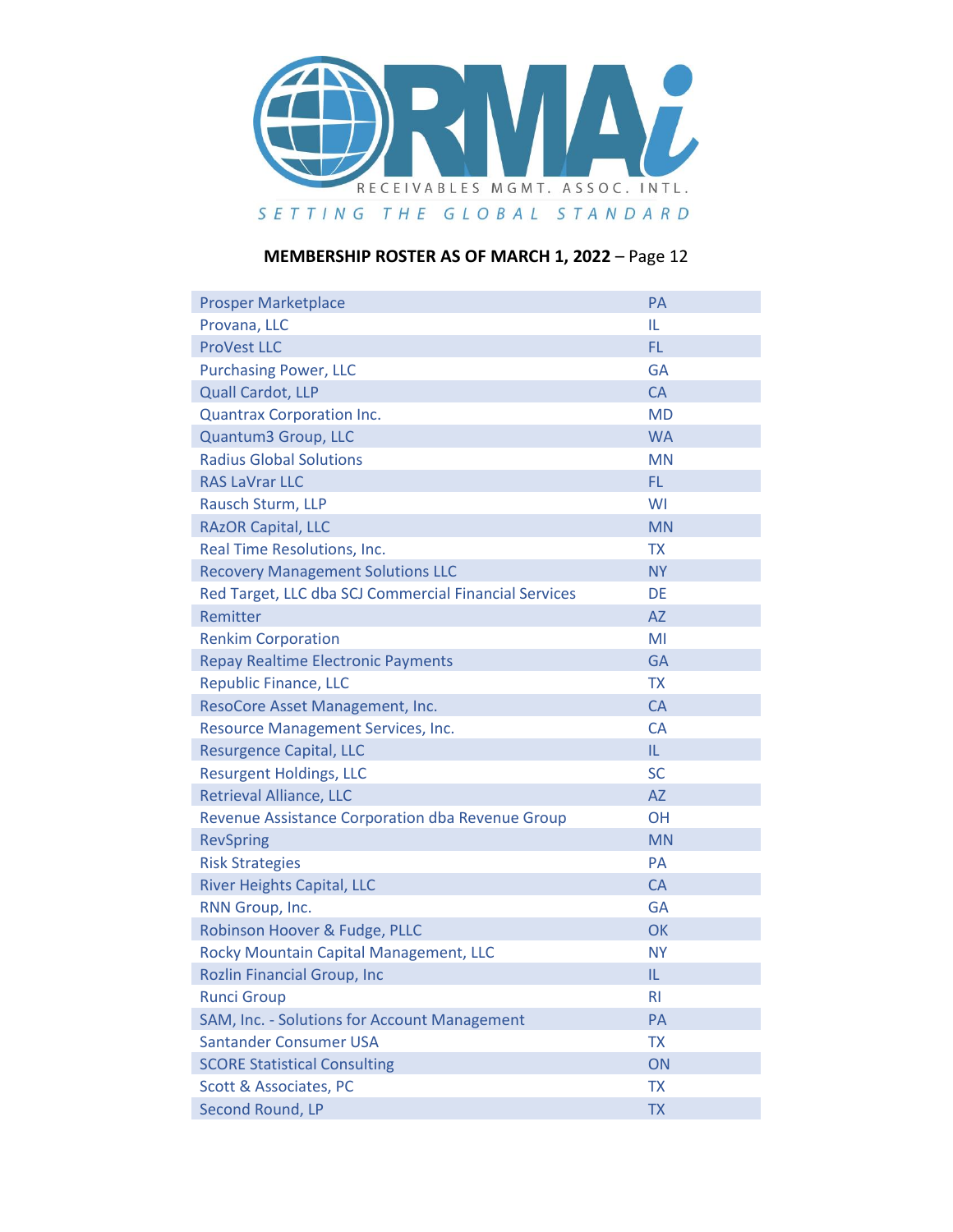

| <b>Security Credit Services, LLC</b> | <b>MS</b>   |
|--------------------------------------|-------------|
| Selip & Stylianou, LLP               | <b>NY</b>   |
| Senibor, Inc.                        | QC          |
| Sentry Credit, Inc.                  | <b>WA</b>   |
| <b>Sequium Asset Solutions, LLC</b>  | <b>GA</b>   |
| Sessions, Israel & Shartle, LLC      | LA          |
| Shermeta Law Group, PLLC             | MI          |
| SIMM Associates, Inc.                | DE          |
| Simmonds & Narita LLP                | <b>CA</b>   |
| SimpleCertifiedMail.com              | <b>NC</b>   |
| <b>Slovin &amp; Associates</b>       | <b>OH</b>   |
| <b>SMS Financial, LLC</b>            | <b>AZ</b>   |
| SndRight                             | IA          |
| <b>SoFi</b>                          | FL.         |
| <b>Solutions by Text</b>             | <b>TX</b>   |
| Sonnek & Goldblatt, Ltd.             | <b>OH</b>   |
| <b>South College</b>                 | <b>TN</b>   |
| <b>Specialty Finance Group, LLC</b>  | <b>CT</b>   |
| <b>Spencer Fane LLP</b>              | <b>NE</b>   |
| <b>Spire Recovery Solutions, LLC</b> | <b>NY</b>   |
| SPP Inc.                             | <b>GA</b>   |
| <b>Spring Oaks Capital, LLC</b>      | <b>VA</b>   |
| <b>Standard Equity Group</b>         | <b>PA</b>   |
| <b>Starmark Financial LLC</b>        | FL.         |
| <b>Steel River Systems, LLC</b>      | IL.         |
| Stenger & Stenger P.C.               | MI          |
| Stephen L. Bruce & Associates        | OK          |
| <b>Stillman Law Office</b>           | MI          |
| Stone Creek Financial Inc.           | <b>TX</b>   |
| Stone, Higgs & Drexler               | <b>TN</b>   |
| SuccessKPI Inc                       | <b>VA</b>   |
| <b>Sundance Vacations, Inc.</b>      | PA          |
| Sunrise Credit Services, Inc.        | <b>NY</b>   |
| <b>Superlative RM</b>                | CA          |
| <b>Support Services Group</b>        | Philippines |
| <b>Suttell &amp; Hammer</b>          | <b>WA</b>   |
| <b>Synchrony Financial</b>           | <b>OH</b>   |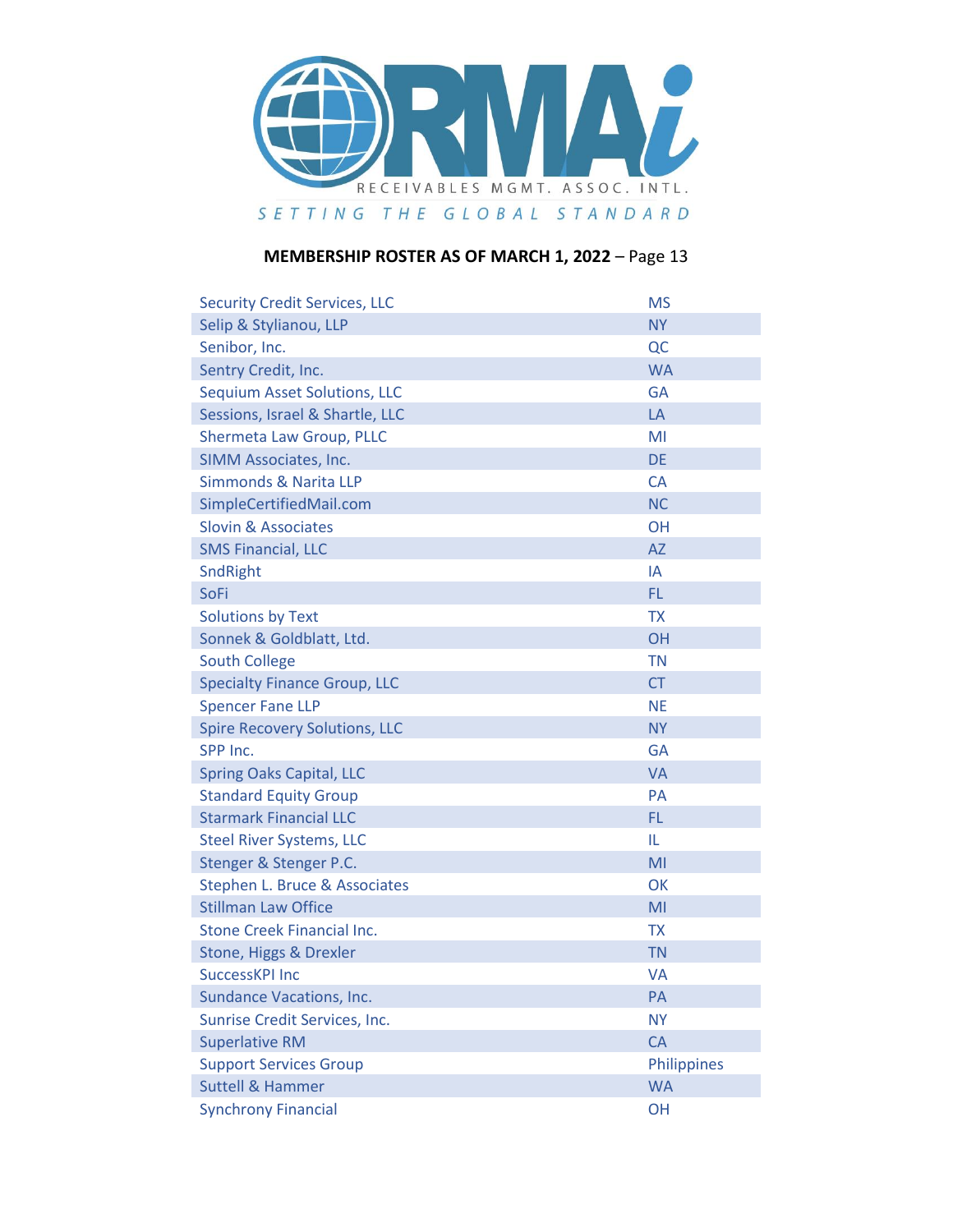

| <b>Synergetic Communication Inc</b>                        | <b>TX</b> |
|------------------------------------------------------------|-----------|
| T & I Enterprises, LLC                                     | <b>MN</b> |
| T-Mobile, USA                                              | <b>WA</b> |
| Tag Process Service, Inc.                                  | <b>AZ</b> |
| Tate & Kirlin Associates, Inc.                             | <b>PA</b> |
| <b>TCN</b>                                                 | UT        |
| <b>TD Bank</b>                                             | <b>DE</b> |
| TEC Services Group, Inc.                                   | FL.       |
| <b>Techno Brain BPO ITES Limited</b>                       | Nairobi   |
| Telrock Systems, Inc.                                      | <b>GA</b> |
| <b>Text Request, LLC</b>                                   | <b>TN</b> |
| The Bureaus, Inc.                                          | IL        |
| The Cadle Company                                          | <b>OH</b> |
| The Car Store, Inc.                                        | <b>TN</b> |
| The Cook Law Office                                        | <b>TN</b> |
| The Edge Consulting                                        | <b>MN</b> |
| The Forwarders List of Attorneys                           | <b>PA</b> |
| The Law Offices of Frederic I. Weinberg & Associates, P.C. | <b>PA</b> |
| The Law Offices of Ronald S. Canter, LLC                   | <b>MD</b> |
| The Law Offices of Steven Cohen LLC                        | <b>NY</b> |
| The Oakes Law Firm, LLC                                    | LA        |
| <b>Thomson Reuters Court Express</b>                       | D.C       |
| Time Investment Company, Inc                               | WI        |
| <b>Tobin &amp; Marohn</b>                                  | <b>CT</b> |
| <b>Total CollectR LLC</b>                                  | MI        |
| <b>Toyota Financial Services</b>                           | <b>AZ</b> |
| <b>Tracir Financial Services, Inc.</b>                     | <b>OH</b> |
| <b>TRAKAmerica</b>                                         | FL.       |
| <b>Transfinancial Companies, LLC</b>                       | LA        |
| TransUnion                                                 | IL        |
| <b>Tratta</b>                                              | <b>MN</b> |
| <b>Troutman Pepper</b>                                     | <b>VA</b> |
| <b>Troy Capital, LLC</b>                                   | <b>NV</b> |
| <b>TrueAccord</b>                                          | <b>KS</b> |
| <b>Tsarouhis Law Group</b>                                 | PA        |
| <b>Tutelary Financial Services Corp</b>                    | FL.       |
| <b>U Financial and The Title Store</b>                     | AB        |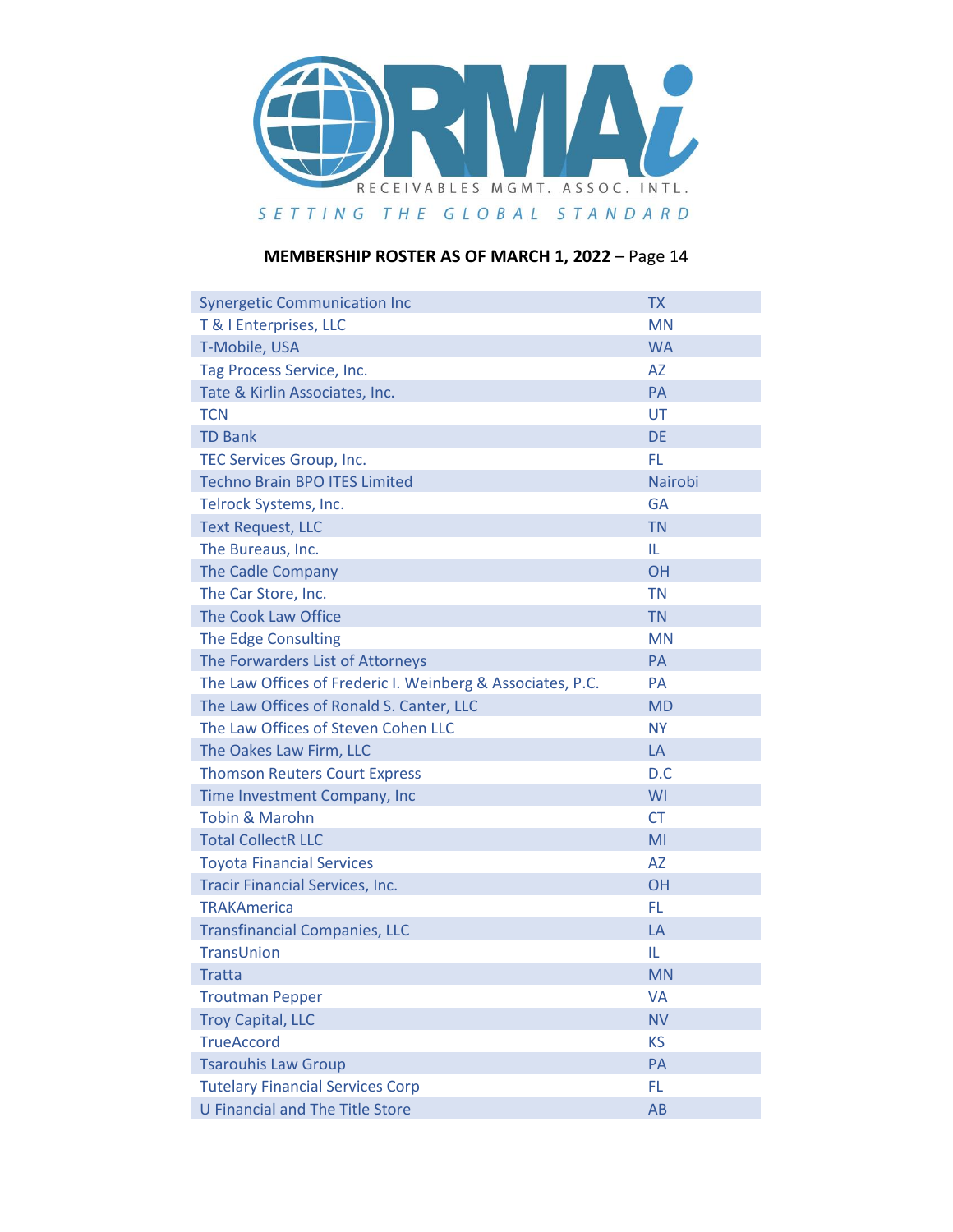

| U.S. Equities Corp.                      | <b>CT</b>      |
|------------------------------------------|----------------|
| Unifin, Inc.                             | IL.            |
| <b>Unifund CCR LLC</b>                   | <b>OH</b>      |
| <b>United Acquisitions, LLC</b>          | <b>CA</b>      |
| United Collection Bureau, Inc.           | FL.            |
| <b>United Holding Group</b>              | CO             |
| <b>United MediCorp Acquisitions, LLC</b> | IL.            |
| <b>Universal Credit Services, Inc</b>    | MI             |
| <b>Universal Fidelity LP</b>             | <b>TX</b>      |
| Upgrade, Inc.                            | <b>CA</b>      |
| <b>Upstart Network Inc.</b>              | <b>CA</b>      |
| <b>US Bank</b>                           | CO             |
| <b>US Mortgage Resolution, LLC</b>       | <b>PA</b>      |
| <b>USASF Servicing, LLC</b>              | <b>GA</b>      |
| Valor Intelligent Processing, LLC        | FL.            |
| Vance and Huffman, LLC                   | <b>VA</b>      |
| VanDerHeyden Law Office PA               | <b>MN</b>      |
| Vargo & Janson, P.C.                     | CO             |
| <b>Velo Law Office</b>                   | MI             |
| Velocity Portfolio Group, Inc.           | N <sub>J</sub> |
| <b>Venable LLP</b>                       | DC             |
| Venandi Systems, LLC                     | <b>MN</b>      |
| <b>VeriCred Solutions, LLC</b>           | CO             |
| VeriFacts, Inc.                          | IL.            |
| Verisk Financial   LCI                   | <b>CA</b>      |
| Vertican Technologies, Inc.              | <b>NJ</b>      |
| <b>Viking Client Services, LLC</b>       | <b>MN</b>      |
| Vinci Law Office, LLC                    | CO             |
| <b>Vion Holdings LLC</b>                 | <b>GA</b>      |
| <b>Vlock &amp; Associates, PC</b>        | <b>NY</b>      |
| <b>VoApps</b>                            | GA             |
| <b>W.S. Badcock Corporation</b>          | FL             |
| <b>WebRecon LLC</b>                      | MI             |
| <b>Wells Fargo &amp; Company</b>         | IA             |
| Weltman, Weinberg & Reis Co., L.P.A.     | OH             |
| <b>Westlake Financial Services</b>       | CA             |
| Wilco Finance Inc.                       | <b>NC</b>      |